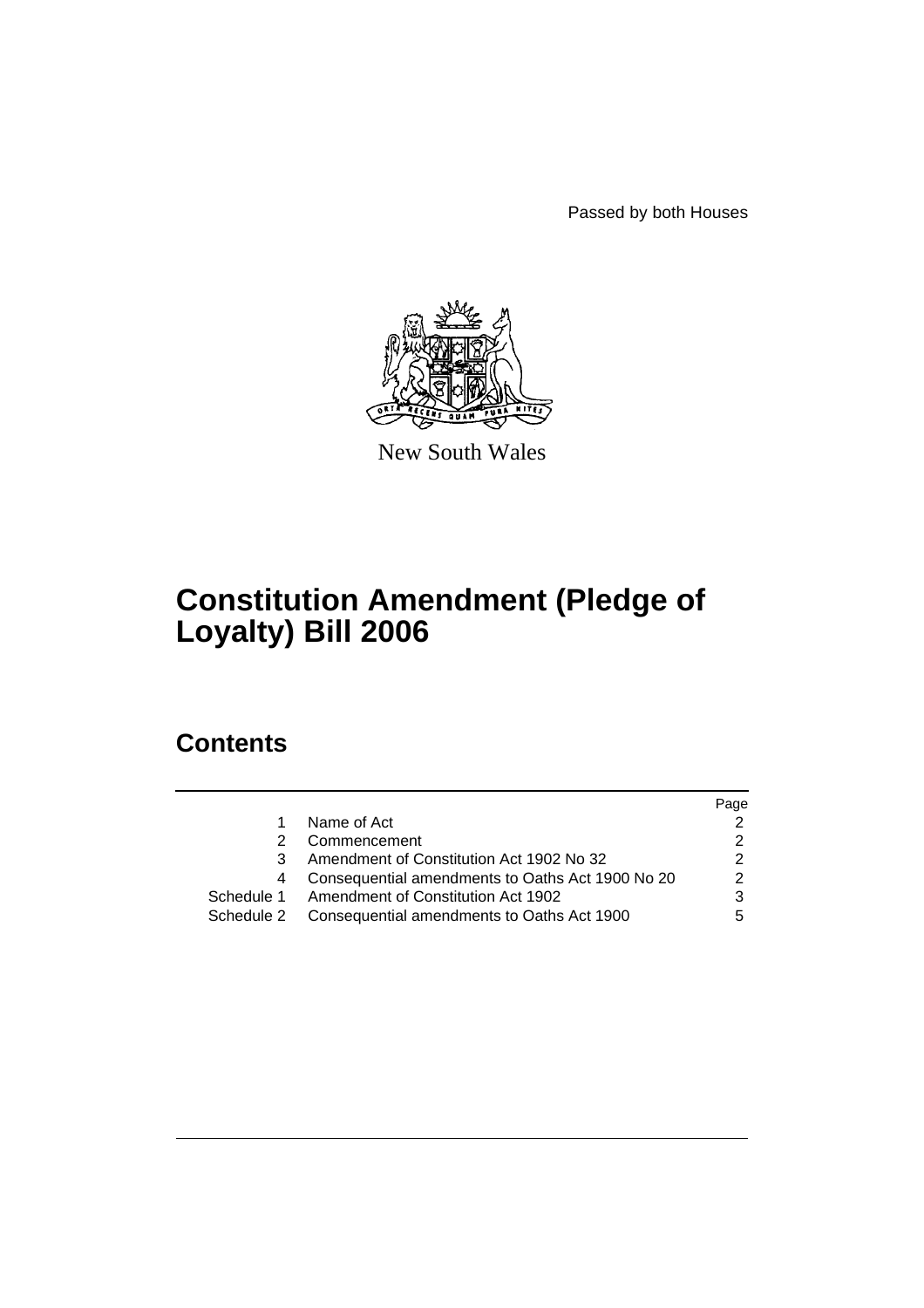*I certify that this PUBLIC BILL, which originated in the LEGISLATIVE ASSEMBLY, has finally passed the LEGISLATIVE COUNCIL and the LEGISLATIVE ASSEMBLY of NEW SOUTH WALES.*

> *Clerk of the Legislative Assembly. Legislative Assembly, Sydney, , 2006*



New South Wales

# **Constitution Amendment (Pledge of Loyalty) Bill 2006**

Act No , 2006

An Act to amend the *Constitution Act 1902* to require Members of Parliament and Ministers to take a pledge of loyalty to Australia and to the people of New South Wales instead of swearing allegiance to the Queen, and to revise the oaths taken by Executive Councillors.

*I have examined this Bill, and find it to correspond in all respects with the Bill as finally passed by both Houses.*

*Chairman of Committees of the Legislative Assembly.*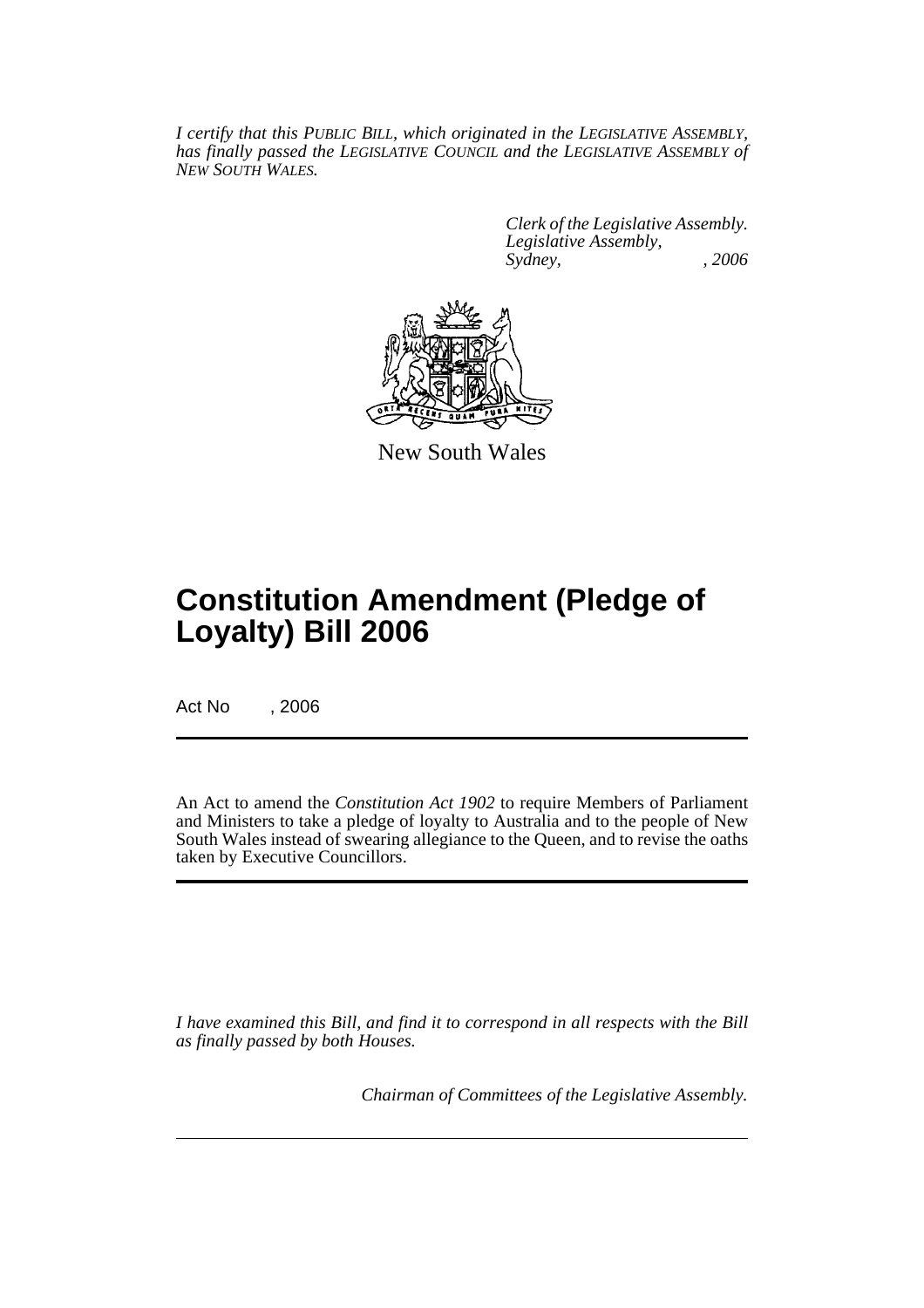#### **The Legislature of New South Wales enacts:**

#### **1 Name of Act**

This Act is the *Constitution Amendment (Pledge of Loyalty) Act 2006*.

#### **2 Commencement**

This Act commences on the date of assent.

#### **3 Amendment of Constitution Act 1902 No 32**

The *Constitution Act 1902* is amended as set out in Schedule 1.

#### **4 Consequential amendments to Oaths Act 1900 No 20**

The *Oaths Act 1900* is amended as set out in Schedule 2.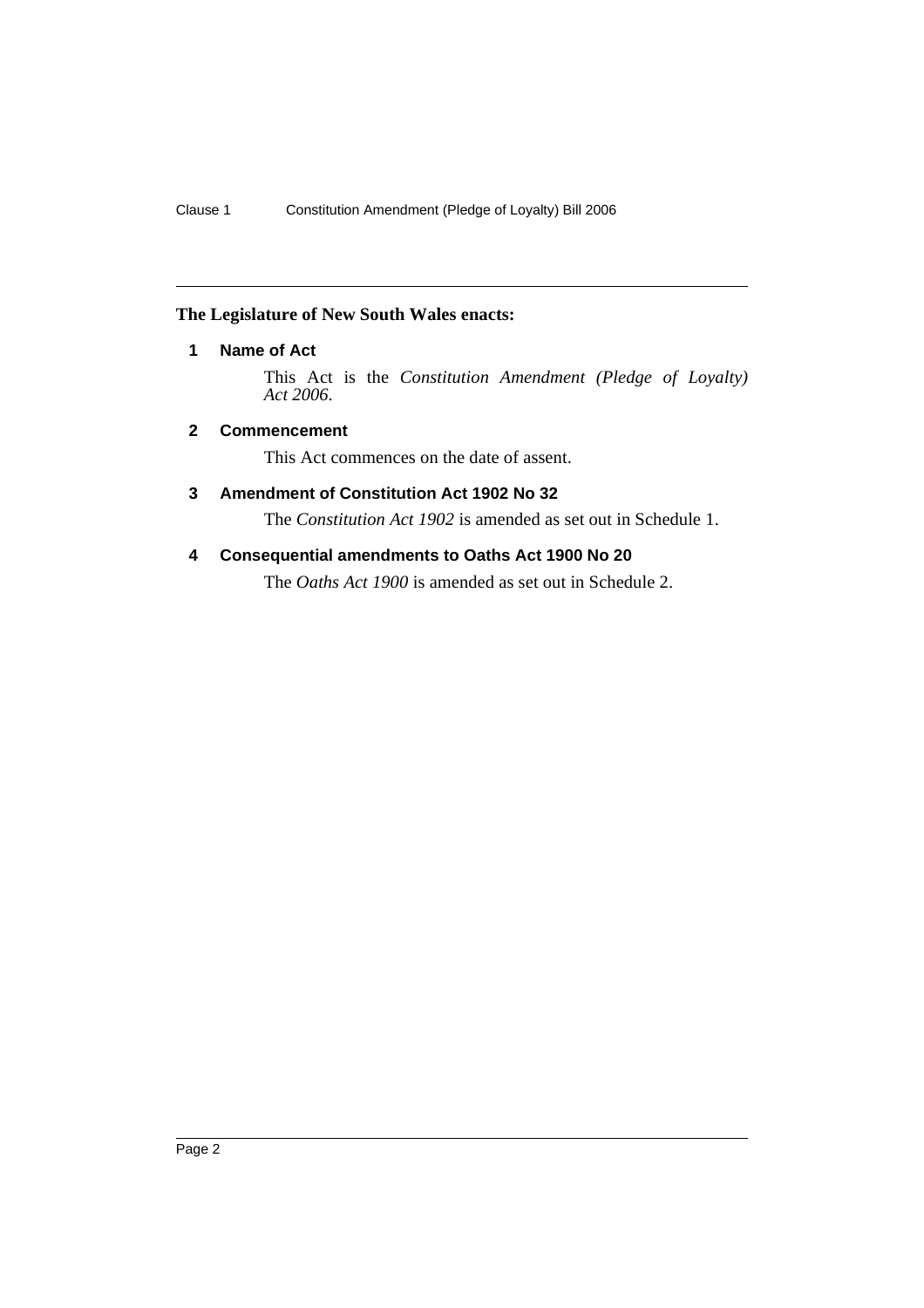Constitution Amendment (Pledge of Loyalty) Bill 2006

Amendment of Constitution Act 1902 Schedule 1

### **Schedule 1 Amendment of Constitution Act 1902**

(Section 3)

#### **[1] Section 12**

Omit the section. Insert instead:

#### **12 No Member to sit or vote until pledge of loyalty taken**

- (1) A Member of the Legislative Council or the Legislative Assembly is not permitted to sit or vote in the House to which the Member has been elected until the Member has taken the pledge of loyalty before the Governor or other person authorised by the Governor for that purpose.
- (2) The pledge of loyalty is to be in the following form:

Under God, I pledge my loyalty to Australia and to the people of New South Wales.

- (3) A Member may omit the words "Under God" when taking the pledge of loyalty.
- (4) A Member is not required, despite any other Act or law, to swear allegiance to Her Majesty Queen Elizabeth II or her heirs and successors before sitting or voting in the Legislative Council or the Legislative Assembly.
- (5) This section applies only to Members elected after the commencement of the *Constitution Amendment (Pledge of Loyalty) Act 2006*.

#### **[2] Section 35CA**

Insert after section 35C:

#### **35CA Executive Councillor's pledge of loyalty and oath of office**

- (1) Before assuming office, a person appointed as a member of the Executive Council is to take:
	- (a) the pledge of loyalty, and
	- (b) the Executive Councillor's oath of office,

before the Governor or other person authorised by the Governor for that purpose.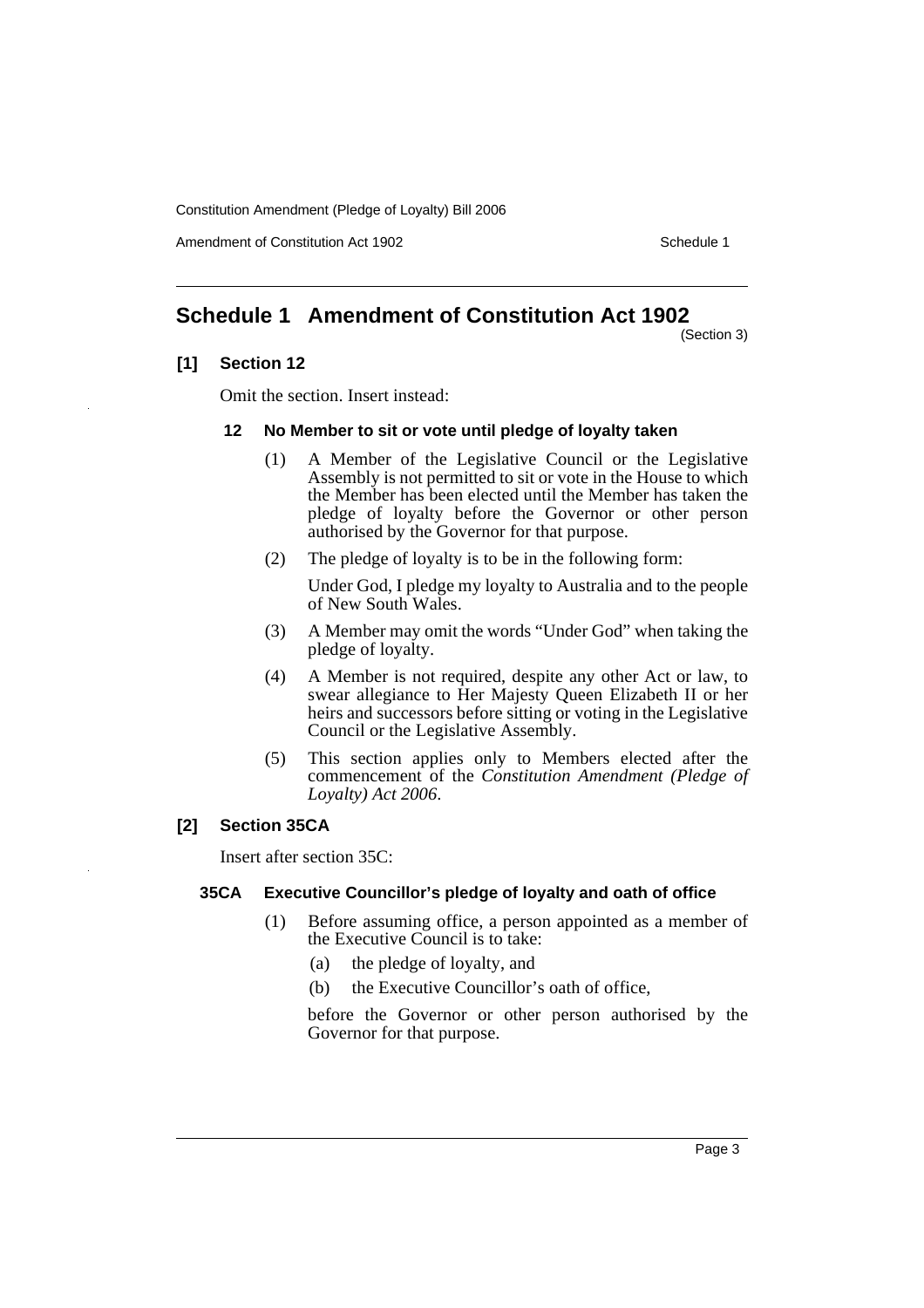Constitution Amendment (Pledge of Loyalty) Bill 2006

(2) The pledge of loyalty is to be in the following form:

Under God, I pledge my loyalty to Australia and to the people of New South Wales.

- (3) A member of the Executive Council may omit the words "Under God" when taking the pledge of loyalty.
- (4) The Executive Councillor's oath of office is to be in the following form:

I, being appointed as a member of the Executive Council of New South Wales, do swear that I will perform the functions and duties of an Executive Councillor faithfully and to the best of my ability and, when required to do so, freely give my counsel and advice to the Governor or officer administering the Government of New South Wales for the time being for the good management of the public affairs of New South Wales, and that I will not directly or indirectly reveal matters debated in the Council and committed to my secrecy, but that I will in all things be a true and faithful councillor.

So help me God.

- (5) A member of the Executive Council may, instead of taking the Executive Councillor's oath, make an affirmation to the same effect.
- (6) This section applies only to members of the Executive Council appointed after the commencement of the *Constitution Amendment (Pledge of Loyalty) Act 2006*.